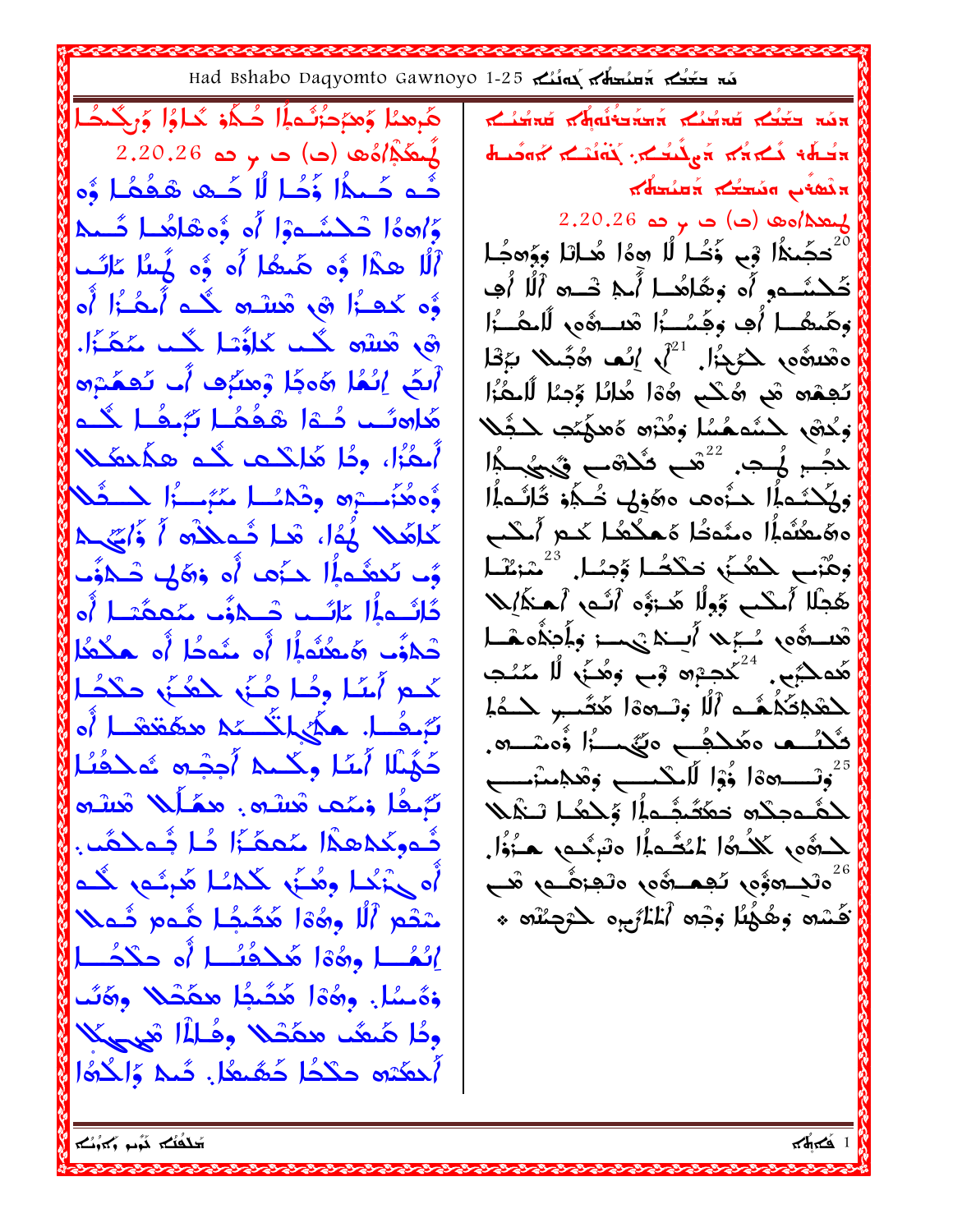Had Bshabo Daqyomto Gawnoyo 1-25 المُنْكَم 1-25 Ashabo Daqyomto Gawnoyo وهُعَكُلاً أَبِ الْمُخْمِلَالَهِ! أَه وَوِيْبِ أَه كُمْ لِمَعْنِسُمْ وْالْهَمْ لْمَسْتَرْ وَكَمْسَمْ وً كَتَبَ أَوْ دُنُوا الْمَحْكَمُ الْتَّقِيمِ الْمَوْتَوْتِ هِيَّزُل: أَ أُوجَّب أَبِّ تَحِمَّجِيْلَ أَه حَصٍّ لَمُؤَكِّد*َأَ*ا شَيْءً أَضُّوهِ بِالْخُلَامُ اللَّهُ وقَعِيَّةٍ هُدَ فَاسْلُ وُهِ هِنْدُا شُهْل بِكَمْلُف لَمَكَبَوْ كَبْ \* أَوْشَدُهُ اشْنُهُسَا لَكُنْ رُجِئْنُنْ إِنَّ عَالَيْتَ لْحُمْلُمُكُلِّ. ت أن تَمَدَّمُوا لمُسلُّه لمُعَظُّرُه شُہُرُه کُرْدِهُ الْمُحَمَّنِ لَمْتِ هَبُنِهِكُلْ، وَفَكَيْتِ وُهْتَبْلَ، حَتَّدَمِ ومَّرٍ حَمَّتْهِ يَحْتَمَلُ وَهَرَجَاتُمَاْ! فُنُوهُما الْمَرْهُمَا وَمَّرِ كَبِكَاوْصِي كَتَعَمَّع وُرَوْهَ كَتَوَكَّــدُاْصــ حمَّحُا هَرِهُمْاً وحُكَّوْ كَاوُا وَرِكْحُا مُحْدُمُهُمُومٍ. ثَ90\$ هُزْمُ هُوَوُ احْتَفَهُا حُثْمَلُّا وهُن مُحْقُوب وَهنكُمْ لَكُتْ. وَلَيْكُوهُ هُكُمْ فُلا هُنتَهُ أَ هَٰهاُه کُمْ هُنِد دَّءِدُبُ ٱهْــو هُوهَّبَتعُــو. ضَرَكْـهُاهُمِ ه الْمِرَهُ، إِنَّمَا \* مَمْل کَے هُنا هَ کَفَتَتَنِے \* أَةَوْتَ هَٰٓئَةٍ وُءَتَٰيَّةٍ أَهْدٍ ةَوَهَّيَّتَعُسٍ. كَتَرَكْتُمُلُّهُمْ سَّعُلٍ كَبَّ هُوصُا لَامًا هَيحُا حَعَنِهُ هُو مَنْ أَشْرَاءَ مِنْ هُن، ەَ حَكَّتَبْ \* هُنزهُـــ و هيجـــراً الكحـــُزا وُوئــــــــ هْنُـــره حُثُماُ! وهُنِ أُهْنُتُمْ وِلًا أَدِيُّ —ا. لَمُدَوَّب كَيْدِسُط ووَّضَّـــد هُنَّىٰ ٱلمُؤْسِّمِ حَكَّبٍ. كَرِيْكُما ٱهْبِ هُوهَّيِّتِهُبِ. صَٰحَما أَهُرٍ هُوهَّئِتمَرٍ. مَعْمَا ﴾ هَكَفَّتَبِي هِمُبِمُهُ وَفِى إِلَى صُهْدِ وَمَعْكُمٍ وَمُعْقَدًا حُكُمْ أَهَا يَكْسُو . حَمُّلًا . مَعْصَسًا تَكْتَرْوَهُ كَرْبِكُ*مُأَ*هْ حَثَلاً <sup>ك</sup>َرُتُمْ \* ؤُوهُــا وَخُوهِـصَـا وَثَلا وُصِــوُّى وَ وَثَلا مثَملُهُ**ل.** حمُلًا. هُوم فَوكُوها وَحِـــوهُم، نَعمُـــم، دَهُـــا دُاهمُحَنَـــا. أئسكُم لهُدُّا وْكَكْتْما. مْمَكْصَلَاه ەئھقە مُتَّب لْمشَمسكَّا. ݣْسْبْنُا لحَقَدُا ولَمْتَمُثَلِ. هَجَدُ كَلَّهُ هَقَلَمُهُ لْحَدُّهُا. وَحَصَّصَ سَّعُلَ وَحَتَّوَصًّا. وَكُوصًا وتَوَوْلُهِ . حَرَّبُوْا وِكْتَوْلَا حَضَرْهُــدًا . أَبْكُــد حَدْهِ الْمَحْمَلِ هُ عَلَيْهِ مِكْمَ الْحَرْمَا الْمَحْمَدِ الْعَلَيْمِ مِنْ الْعَلَيْمِ هـْرَا وِتْـ169 معفُعُــا حَكْتْـا. دَّوْدْـا وأسئلها أف سُحكته للحقساء وتكبِّط وَهدَٰزَمَــــ معكَّــدِ 200 حصَّــٰ; { إِنُغُّــاً. كَحِكَـز. لِمُوَيَّةٌ لِكَعْصُدُواْتُ وَوِلًّا هُكَـا وكملا سُمويُّوم وهُماًا وَّامطُهُ». أُف ٥٥ كُــــــامِدُه أو وذُهــــــــ وَو း ရော်မြန်နဲ့ မြစ်ရာ မြန်နေ ကြည်နယ် لْمُنْكَسِلُهِ حَقُّوكُما هَٰزَسُمِ. رَجُّـولُهُ إِسْرَٰىٰلَ. مِنْعِلُطُل. حِظُلًا. أُوُم مِنظُل وَعِبُل وَا هُدُوا الْعَامَة اللَّهُ \* مُحَمَّدتُ مُ فَيَّدَهُمْ حَيْطُ وَذَّسِ حَدَّثَت أَأَ ٱسْزَيْلِ. حَمْلًا. هُومُنْا ثَاقُـا وُذِهَـٰـٰهِ só آَـَـٰـٰهِ أَسَـٰلاً . وَمَسْأَا ضَلَا أَوْحًا لَحْمَعَنَا وَفَيْحَلَّهِ وَهَمَّ مَنَا ھَتَّكْدًا ضَرِ مُسْلَ ەھُكْمَى ەنسْلَى لِحِذْهُ! مِمَّ هَٰلَاتُ! هَٰنُا ذَٰذًا حَضَرِهِ . كُـــة هَٰلَاتْـــا. كَحْرْحـــب رُوْ هُوهمُـــا لَحِمْ يُحِزَّاتِيهِ الْمَجْرَأَ الْمَحْمَدُ بِمَاءً مِنْ مَعْدَدَ مكائكم كمنكم لمَهْم وكمُوكتُ  $\mathbf{z}$